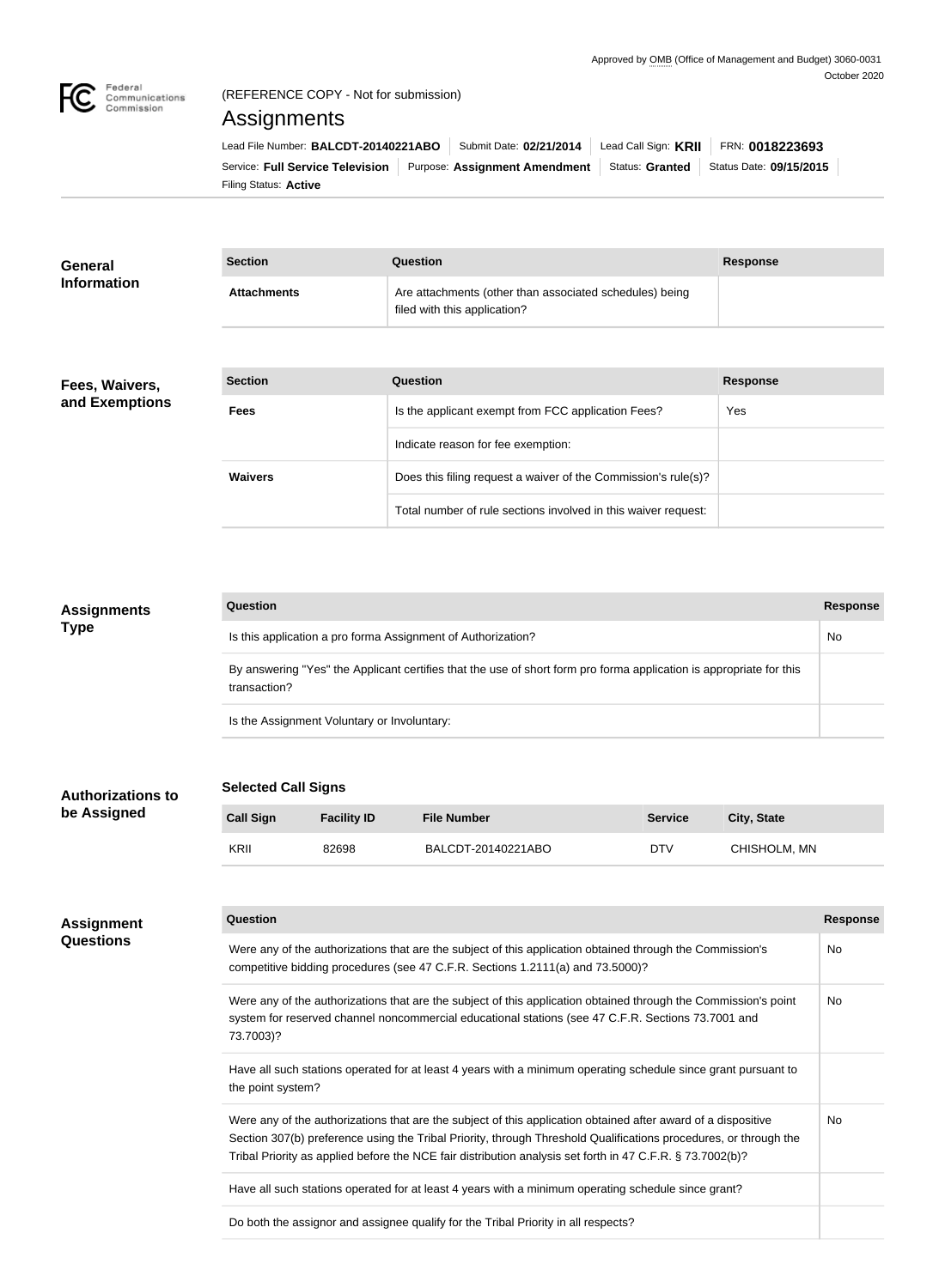LPFM Licenses Only: Has it been at least 18 months since the initial construction permit for the LPFM station was granted?

LPFM Licenses Only: Does the assignment of the LPFM authorization satisfy the consideration restrictions of 47 CFR Section 73.865(a)(1)?

LPFM Licenses Only: Were any of the LPFM authorizations that are subject to this application obtained through the Commission's point system for low power FM stations (see 47 CFR Section 73.872)?

If yes to question above, have all such LPFM stations operated for at least four years since grant pursuant to the point system?" (options – Y/N. If Yes, nothing further required. No requires attachment as follows)"If no to new sub question, list pertinent authorizations in an Exhibit and include in the Exhibit a showing that the transaction is consistent with the requirements of 47 CFR Section 73.865(a)(3).

#### **Assignor Information**

#### **Assignor Name, Type, and Contact Information**

1299 PENNSYLVANIA AVE., NW

WASHINGTON, DC 20004

SUITE 700

| <b>Assignor</b>                                                                                      | <b>Type</b> | <b>Address</b>                                                                                                               | <b>Phone</b>          | Email FRN |            |
|------------------------------------------------------------------------------------------------------|-------------|------------------------------------------------------------------------------------------------------------------------------|-----------------------|-----------|------------|
| <b>CHANNEL 11 LICENSE, INC.</b><br><b>Assignor</b><br>Doing Business As: CHANNEL 11<br>LICENSE, INC. | Other       | C/O GRANITE BROADCASTING<br><b>CORPORATION</b><br>767 THIRD AVENUE, 34TH FLOOR<br>NEW YORK, NY 10017<br><b>United States</b> | $+1(212)$<br>826-2530 |           | 0006383087 |
|                                                                                                      |             |                                                                                                                              |                       |           |            |

**Contact Name Address Phone Email Contact Type**

+1 (202) 776-2668 DTESLIK@COOLEY.COM

### **Assignor Contact Representatives (1)**

**DEREK TESLIK**  COOLEY LLP

#### **Assignor Legal Certifications**

| <b>Section</b>                                            | Question                                                                                                                                                                                                                                                                                                                                                                                                                               | <b>Response</b> |
|-----------------------------------------------------------|----------------------------------------------------------------------------------------------------------------------------------------------------------------------------------------------------------------------------------------------------------------------------------------------------------------------------------------------------------------------------------------------------------------------------------------|-----------------|
| <b>Agreements for Sale</b><br><b>/Transfer of Station</b> | Assignor certifies that:<br>(i) it has placed in Assignor's public inspection file(s) and<br>submitted to the Commission as an Exhibit to this<br>application copies of all agreements for the assignment<br>/transfer of the station(s);<br>(ii) these documents embody the complete and final<br>understanding between Assignor and Assignee; and<br>(iii) these agreements comply fully with the Commission's<br>rules and policies | <b>No</b>       |
|                                                           | If the transaction is involuntary, the Assignor certifies that<br>court orders or other authorizing documents have been<br>issued and that it has placed in the licensee's/permittee's<br>public inspection file(s) and submitted to the Commission<br>copies of such court orders or other authorizing documents.                                                                                                                     |                 |
| <b>Other Authorizations</b>                               | Please upload an attachment detailing the call signs,<br>locations, and facility identifiers of all other broadcast<br>stations in which assignor or any party to the application has<br>an attributable interest.                                                                                                                                                                                                                     |                 |
| <b>Character Issues</b>                                   | Assignor certifies that neither licensee/permittee nor any<br>party to the application has or has had any interest in, or<br>connection with:<br>(a) any broadcast application in any proceeding where<br>character issues were left unresolved or were resolved<br>adversely against the applicant or any party to the<br>application or<br>(b) any pending broadcast application in which character<br>issues have been raised       | Yes             |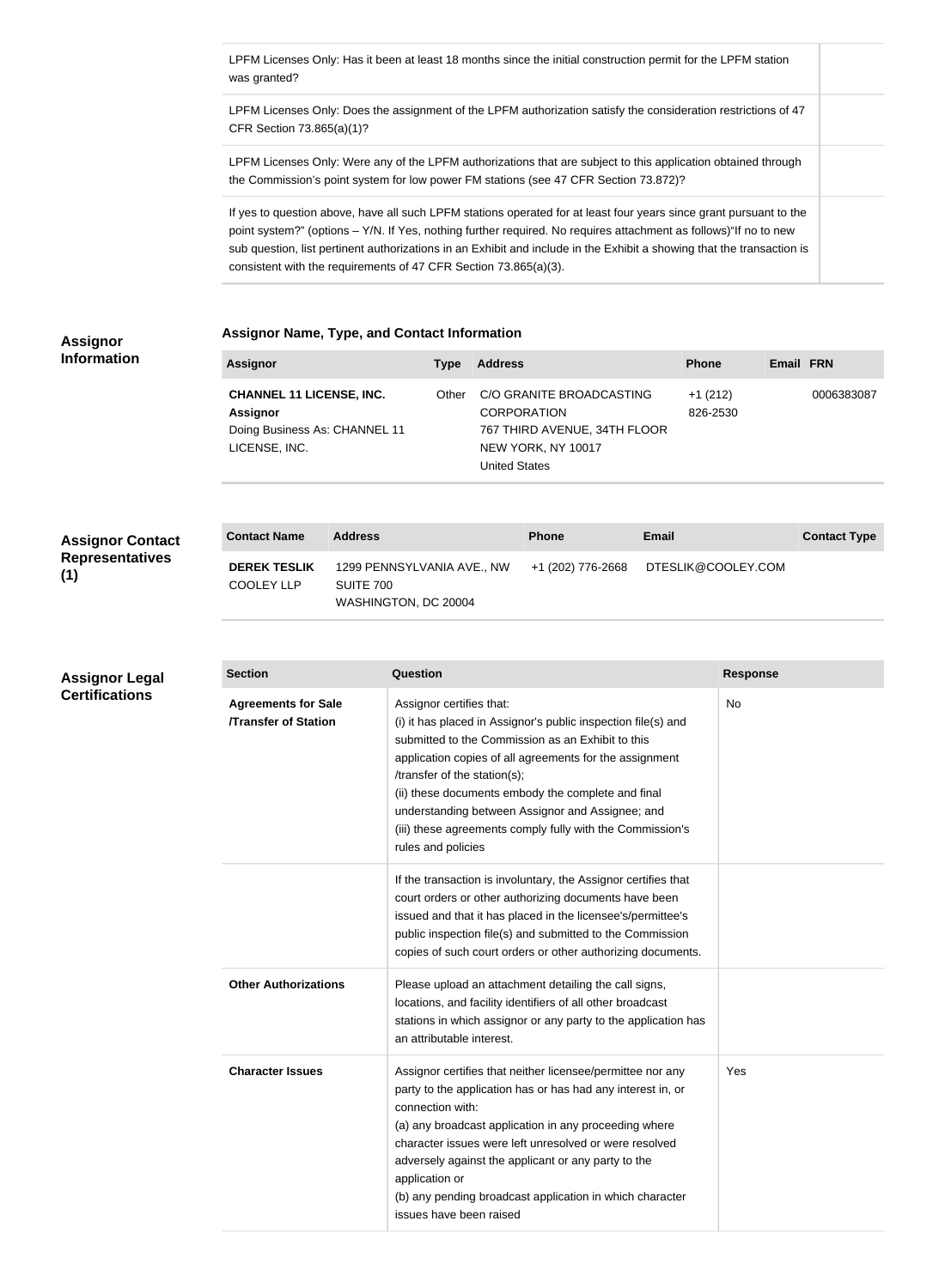| <b>Adverse Findings</b>                            | Assignor certifies that, with respect to the Assignor and each<br>party to the application, no adverse finding has been made,<br>nor has an adverse final action been taken by any court or<br>administrative body in a civil or criminal proceeding brought<br>under the provisions of any law related to any of the<br>following: any felony; mass media-related antitrust or unfair<br>competition; fraudulent statements to another governmental<br>unit; or discrimination. | Yes |
|----------------------------------------------------|----------------------------------------------------------------------------------------------------------------------------------------------------------------------------------------------------------------------------------------------------------------------------------------------------------------------------------------------------------------------------------------------------------------------------------------------------------------------------------|-----|
| <b>Local Public Notice</b>                         | Assignor certifies that it has or will comply with the public<br>notice requirements of 47 C.F.R. Section 73.3580.                                                                                                                                                                                                                                                                                                                                                               | Yes |
| <b>Auction Authorization</b>                       | Assignor certifies that more than five years have passed<br>since the issuance of the construction permit for the station<br>being assigned, where that permit was acquired in an<br>auction through the use of a bidding credit or other special<br>measure.                                                                                                                                                                                                                    | N/A |
| <b>Anti-Discrimination</b><br><b>Certification</b> | Assignor certifies that neither licensee/permittee nor any<br>party to the application have violated the Commission's<br>prohibition against discrimination on the basis of race, color,<br>religion, national origin or sex in the sale of commercially<br>operated AM, FM, TV, Class A TV or international broadcast<br>stations.                                                                                                                                              | Yes |

#### **Assignee Information**

## **Assignee Name, Type, and Contact Information**

| <b>Assignee</b>                       | Type  | <b>Address</b>       | <b>Phone</b>  | Email FRN  |
|---------------------------------------|-------|----------------------|---------------|------------|
| <b>QUINCY NEWSPAPERS, INC.</b>        | Other | P.O. BOX 909         | +1 (217) 223- | 0002821783 |
| Assignee                              |       | QUINCY, IL           | 5100          |            |
| Doing Business As: QUINCY NEWSPAPERS, |       | 27602                |               |            |
| INC.                                  |       | <b>United States</b> |               |            |

| <b>Section</b>                          | Question                                                                                                                                                                                                                                                                                                                                                                                                                                                                                                 | <b>Response</b> | <b>File Number</b> |
|-----------------------------------------|----------------------------------------------------------------------------------------------------------------------------------------------------------------------------------------------------------------------------------------------------------------------------------------------------------------------------------------------------------------------------------------------------------------------------------------------------------------------------------------------------------|-----------------|--------------------|
| <b>Radio Station Applicants</b><br>Only | If the station(s) being assigned is noncommercial<br>educational or LPFM, the Assignee certifies that the<br>Commission had previously granted a broadcast application,<br>identified here by file number, that found this Assignee<br>qualified as a noncommercial educational entity with a<br>qualifying educational program, and that the Assignee will<br>use the station(s) to advance a program similar to that the<br>Commission has found qualifying in the Assignee's previous<br>application. |                 |                    |

| <b>Assignee Contact</b><br><b>Representatives</b><br>(1)     | <b>Contact Name</b>                                                                                        | <b>Address</b>                     | <b>Phone</b>                            | <b>Email</b>                     | <b>Contact Type</b> |
|--------------------------------------------------------------|------------------------------------------------------------------------------------------------------------|------------------------------------|-----------------------------------------|----------------------------------|---------------------|
|                                                              | <b>MARK J. PRAK</b><br>BROOKS, PIERCE ET AL.                                                               | P.O. BOX 1800<br>RALEIGH, NC 27602 | +1 (919) 839-0300                       | MPRAK@BROOKSPIERCE.COM           |                     |
|                                                              |                                                                                                            |                                    |                                         |                                  |                     |
| <b>Changes in</b>                                            | <b>Party Name</b><br><b>Citizenship</b>                                                                    | <b>Address</b><br><b>Phone</b>     | <b>Email Interest Before Assignment</b> | <b>Interest After Assignment</b> |                     |
| Interest (0)                                                 |                                                                                                            |                                    | Empty                                   |                                  |                     |
|                                                              |                                                                                                            |                                    |                                         |                                  |                     |
| <b>Changes in</b><br><b>Interest</b><br><b>Certification</b> | Question                                                                                                   |                                    |                                         |                                  | <b>Response</b>     |
|                                                              | Applicant certifies that equity and financial interests not set forth by the assignee are nonattributable. |                                    |                                         |                                  | Yes                 |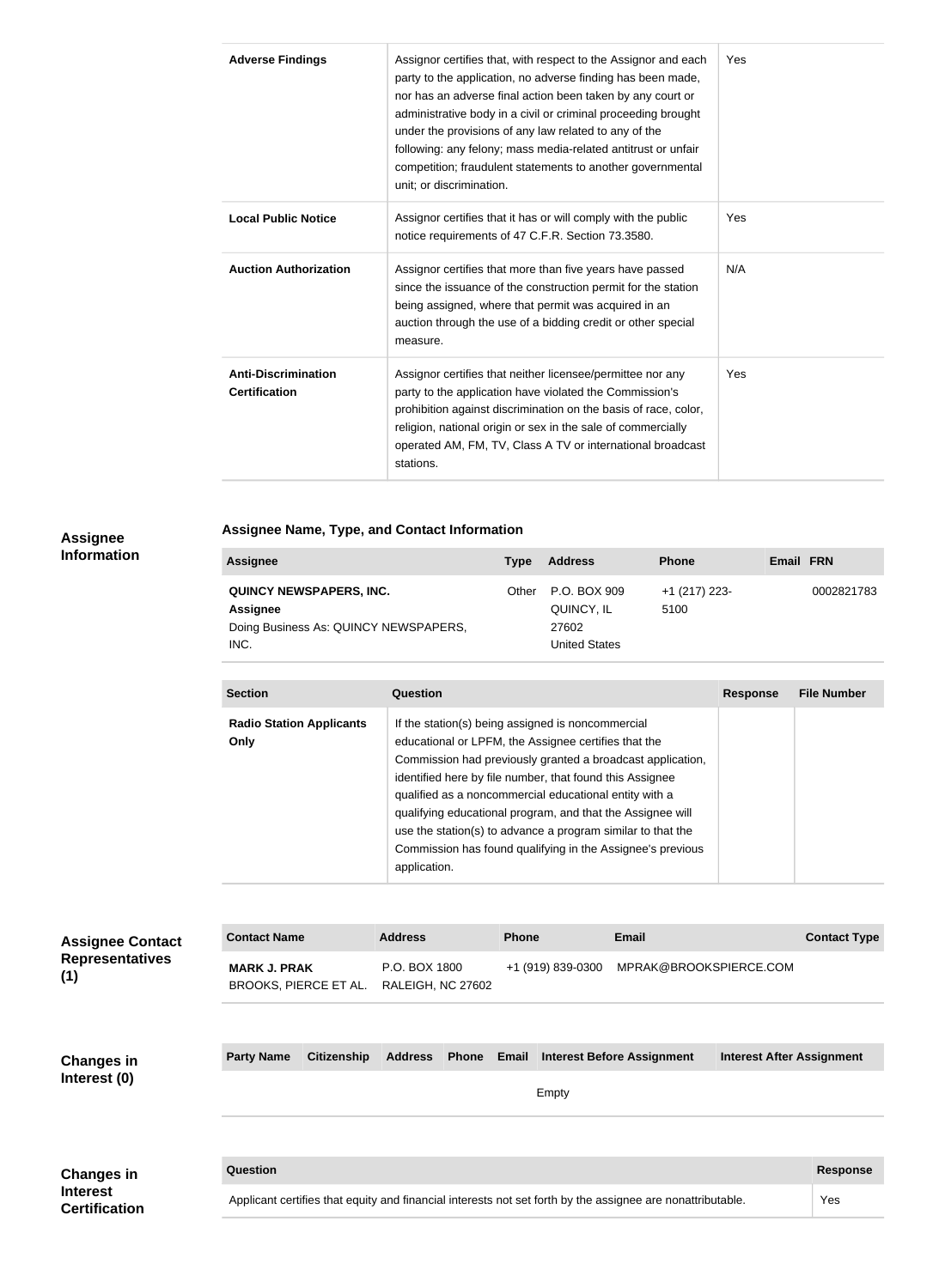| Parties to the                             | <b>Party Name</b>                     | <b>Citizenship</b> | <b>Address</b>                                                                                                                                                                                                                                                                                                                                                                                                                                                                                                                                                                                                                                                                                                                                                                                                                                                                                                                                      | <b>Phone</b> | <b>Email</b> | <b>Positional Interest</b> |                 |  |  |
|--------------------------------------------|---------------------------------------|--------------------|-----------------------------------------------------------------------------------------------------------------------------------------------------------------------------------------------------------------------------------------------------------------------------------------------------------------------------------------------------------------------------------------------------------------------------------------------------------------------------------------------------------------------------------------------------------------------------------------------------------------------------------------------------------------------------------------------------------------------------------------------------------------------------------------------------------------------------------------------------------------------------------------------------------------------------------------------------|--------------|--------------|----------------------------|-----------------|--|--|
| <b>Application (0)</b>                     |                                       |                    |                                                                                                                                                                                                                                                                                                                                                                                                                                                                                                                                                                                                                                                                                                                                                                                                                                                                                                                                                     | Empty        |              |                            |                 |  |  |
|                                            |                                       |                    |                                                                                                                                                                                                                                                                                                                                                                                                                                                                                                                                                                                                                                                                                                                                                                                                                                                                                                                                                     |              |              |                            |                 |  |  |
| Parties to the                             | <b>Question</b>                       |                    |                                                                                                                                                                                                                                                                                                                                                                                                                                                                                                                                                                                                                                                                                                                                                                                                                                                                                                                                                     |              |              |                            | <b>Response</b> |  |  |
| <b>Application</b><br><b>Certification</b> |                                       |                    | Applicant certifies that equity and financial interests not set forth by the assignee are nonattributable.                                                                                                                                                                                                                                                                                                                                                                                                                                                                                                                                                                                                                                                                                                                                                                                                                                          |              |              |                            |                 |  |  |
|                                            |                                       |                    |                                                                                                                                                                                                                                                                                                                                                                                                                                                                                                                                                                                                                                                                                                                                                                                                                                                                                                                                                     |              |              |                            |                 |  |  |
| <b>Assignee Legal</b>                      | <b>Section</b>                        |                    | <b>Question</b>                                                                                                                                                                                                                                                                                                                                                                                                                                                                                                                                                                                                                                                                                                                                                                                                                                                                                                                                     |              |              | <b>Response</b>            |                 |  |  |
| <b>Certifications</b>                      | <b>Agreements for Sale</b>            |                    | Assignee certifies that:<br>(a) the written agreements in the Assignee's public<br>inspection file and submitted to the Commission embody the<br>complete and final agreement for the sale or transfer of the<br>station(s); and<br>(b) these agreements comply fully with the Commission's<br>rules and policies.                                                                                                                                                                                                                                                                                                                                                                                                                                                                                                                                                                                                                                  |              |              | <b>No</b>                  |                 |  |  |
|                                            | <b>Other Authorizations</b>           |                    | Please upload an attachment detailing the call signs,<br>locations, and facility identifiers of all other broadcast<br>stations in which Assignee or any party to the application<br>has an attributable interest.                                                                                                                                                                                                                                                                                                                                                                                                                                                                                                                                                                                                                                                                                                                                  |              |              |                            |                 |  |  |
|                                            | <b>Broadcast Incubator</b><br>Program |                    | Is the proposed facility the subject of an incubation proposal<br>or a 'reward' waiver request under the Commission's<br><b>Broadcast Incubator Program?</b>                                                                                                                                                                                                                                                                                                                                                                                                                                                                                                                                                                                                                                                                                                                                                                                        |              |              |                            |                 |  |  |
|                                            | <b>Multiple Ownership</b>             |                    | Is the assignee or any party to the application the holder of<br>an attributable radio joint sales agreement or an attributable<br>radio or television time brokerage agreement with the station<br>(s) subject to this application or with any other station in the<br>same market as the station(s) subject to this application?                                                                                                                                                                                                                                                                                                                                                                                                                                                                                                                                                                                                                  |              |              | No                         |                 |  |  |
|                                            |                                       |                    | Assignee certifies that the proposed assignment complies<br>with the Commission's multiple ownership rules.                                                                                                                                                                                                                                                                                                                                                                                                                                                                                                                                                                                                                                                                                                                                                                                                                                         |              |              | Yes                        |                 |  |  |
|                                            |                                       |                    | Assignee certifies that the proposed assignment:<br>(1) does not present an issue under the Commission's<br>policies relating to media interests of immediate family<br>members;<br>(2) complies with the Commission's policies relating to future<br>ownership interests; and<br>(3) complies with the Commission's restrictions relating to<br>the insulation and nonparticipation of non-party investors<br>and creditors.                                                                                                                                                                                                                                                                                                                                                                                                                                                                                                                       |              |              | Yes                        |                 |  |  |
|                                            |                                       |                    | Does the Assignee claim status as an "eligible entity," that<br>is, an entity that qualifies as a small business under the<br>Small Business Administration's size standards for its<br>industry grouping (as set forth in 13 C.F.R. § 121-201), and<br>holds<br>(1) 30 percent or more of the stock or partnership interests<br>and more than 50 percent of the voting power of the<br>corporation or partnership that will own the media outlet; or<br>(2) 15 percent or more of the stock or partnership interests<br>and more than 50 percent of the voting power of the<br>corporation or partnership that will own the media outlet,<br>provided that no other person or entity owns or controls<br>more than 25 percent of the outstanding stock or partnership<br>interests; or<br>(3) More than 50 percent of the voting power of the<br>corporation that will own the media outlet (if such<br>corporation is a publicly traded company)? |              |              | No                         |                 |  |  |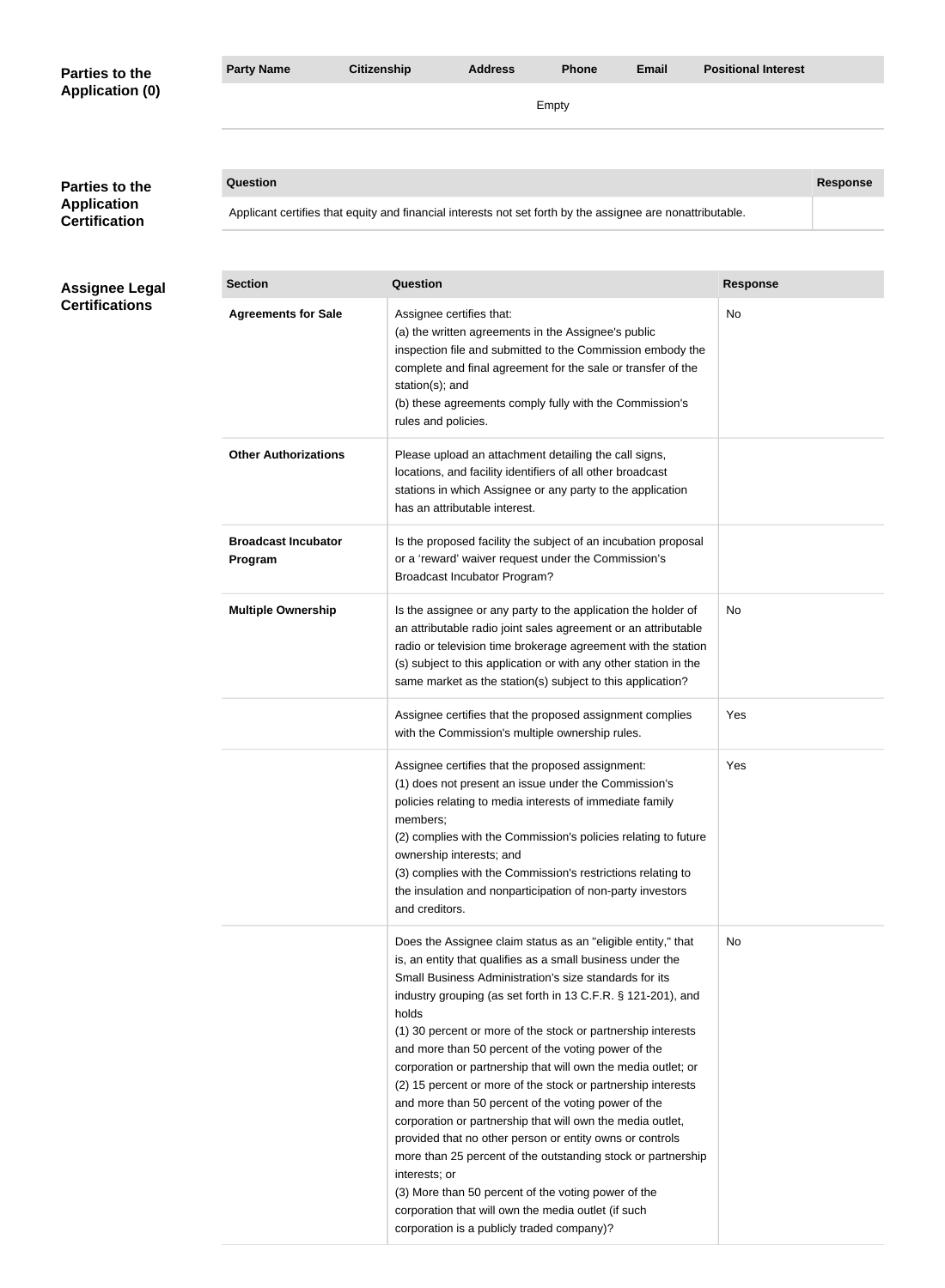|                                                | Does this assignment include a grandfathered cluster of<br>stations?                                                                                                                                                                                                                                                                                                                                                                                                             | No  |
|------------------------------------------------|----------------------------------------------------------------------------------------------------------------------------------------------------------------------------------------------------------------------------------------------------------------------------------------------------------------------------------------------------------------------------------------------------------------------------------------------------------------------------------|-----|
|                                                | Applicant certifies that it will come in compliance by<br>divesting the necessary station(s) within 12 months of the<br>consummation of this transaction to:                                                                                                                                                                                                                                                                                                                     | No  |
|                                                | A) An Eligible Entity (as defined in Item 6d, above).                                                                                                                                                                                                                                                                                                                                                                                                                            |     |
|                                                | B) An Irrevocable Trust that will assign the station(s) to an<br>Eligible Entity.                                                                                                                                                                                                                                                                                                                                                                                                | No  |
|                                                | NCE Diversity of Ownership Points. Does the assignee or<br>any party to the application have an attributable interest in<br>an NCE FM or NCE TV station received through the award<br>of "diversity of ownership" points in the point system<br>analysis?                                                                                                                                                                                                                        | N/A |
|                                                | If 'Yes,' the assignee certifies that (1) its attributable NCE<br>FM or NCE TV station has been on the air for at least four<br>years; and/or (2) none of the proposed assigned stations<br>overlap the principal community contour of the NCE FM or<br>NCE TV station received through the award of diversity<br>points in the point system analysis (see 47 CFR Section<br>73.7005(c)).                                                                                        |     |
| <b>Acquisition of Control</b>                  | Please upload an attachment listing the file number and date<br>of grant of FCC Form 301, 314, or 315 application by which<br>the Commission approved the qualifications of the individual<br>or entity with a pre-existing interest in the licensee/permittee<br>that is now acquiring control of the licensee/permittee as a<br>result of the grant of this application.                                                                                                       |     |
| <b>Character Issues</b>                        | Assignee certifies that neither assignee nor any party to the<br>application has or has had any interest in, or connection with:<br>(a) any broadcast application in any proceeding where<br>character issues were left unresolved or were resolved<br>adversely against the applicant or any party to the<br>application; or<br>(b) any pending broadcast application in which character<br>issues have been raised.                                                            | Yes |
| <b>Adverse Findings</b>                        | Assignee certifies that, with respect to the assignee and<br>each party to the application, no adverse finding has been<br>made, nor has an adverse final action been taken by any<br>court or administrative body in a civil or criminal proceeding<br>brought under the provisions of any law related to any of the<br>following: any felony; mass media-related antitrust or unfair<br>competition; fraudulent statements to another governmental<br>unit; or discrimination. | Yes |
| <b>Financial Qualifications</b>                | Assignee certifies that sufficient net liquid assets are on<br>hand or are available from committed sources to<br>consummate the transaction and operate the station(s) for<br>three months.                                                                                                                                                                                                                                                                                     | Yes |
| <b>Program Service</b><br><b>Certification</b> | Assignee certifies that it is cognizant of and will comply with<br>its obligations as a Commission licensee to present a<br>program service responsive to the issues of public concern<br>facing the station's community of license and service area.                                                                                                                                                                                                                            | Yes |
| <b>Auction Authorization</b>                   | Assignee certifies that where less than five years have<br>passed since the issuance of the construction permit and the<br>permit had been acquired in an auction through the use of a<br>bidding credit or other special measure, it would qualify for<br>such credit or other special measure.                                                                                                                                                                                 | N/A |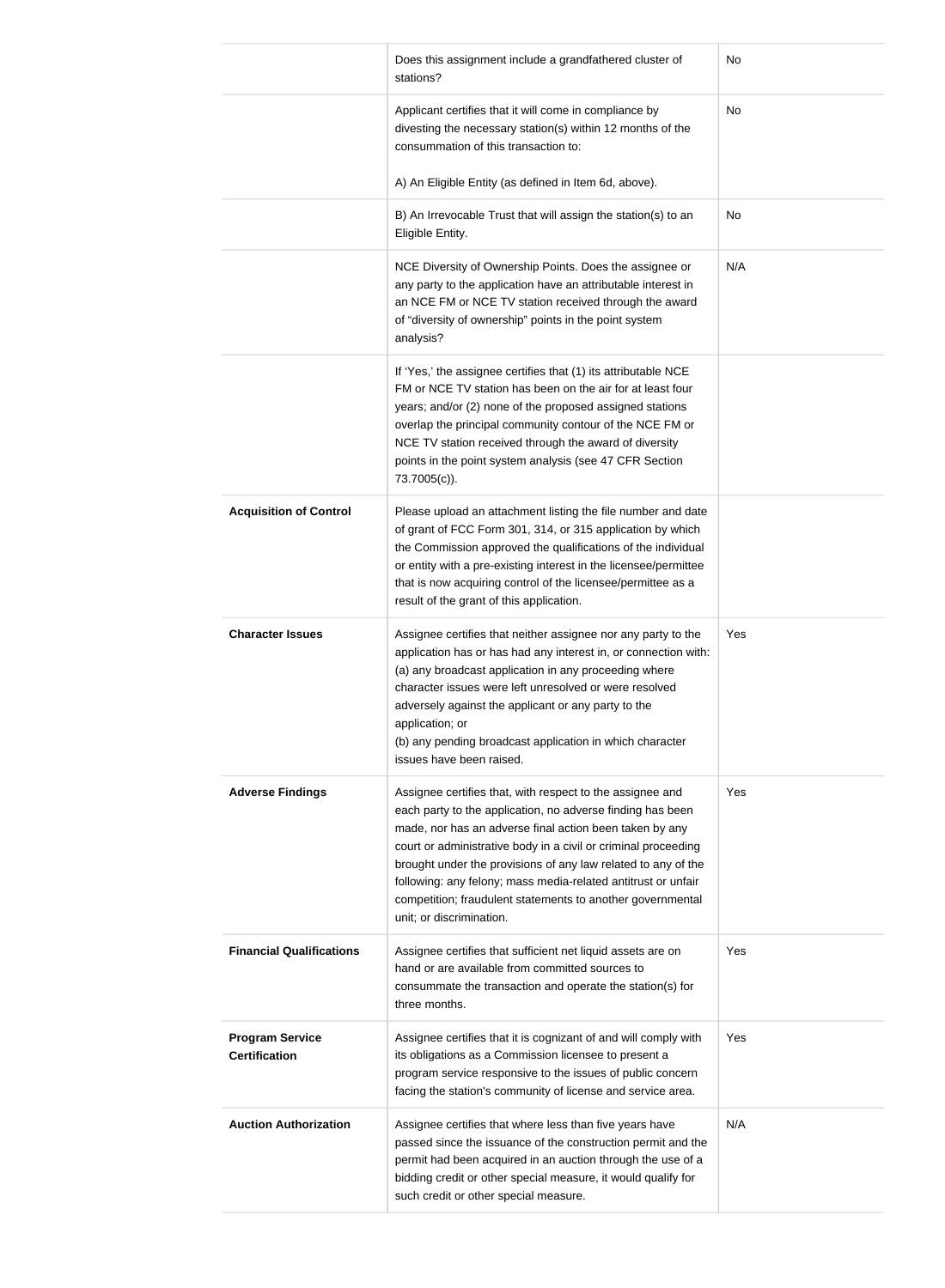| <b>Equal Employment</b>  | If the applicant proposes to employ five or more full-time      | Yes |  |  |
|--------------------------|-----------------------------------------------------------------|-----|--|--|
| <b>Opportunity (EEO)</b> | employees, applicant certifies that it is filing simultaneously |     |  |  |
|                          | with this application a Model EEO Program Report on FCC         |     |  |  |
|                          | Form 396-A.                                                     |     |  |  |

| <b>Assignee Alien</b><br>Ownership | Question                                                                                                                                                                                                                                                                                                                                                                           | <b>Response</b> |
|------------------------------------|------------------------------------------------------------------------------------------------------------------------------------------------------------------------------------------------------------------------------------------------------------------------------------------------------------------------------------------------------------------------------------|-----------------|
|                                    | 1) Is the applicant a foreign government or the representative of any foreign government as specified in Section<br>310(a) of the Communications Act?                                                                                                                                                                                                                              |                 |
|                                    | 2) Is the applicant an alien or the representative of an alien? (Section $310(b)(1)$ )                                                                                                                                                                                                                                                                                             |                 |
|                                    | 3) Is the applicant a corporation, or non-corporate entity, that is organized under the laws of any foreign<br>government? (Section 310(b)(2))                                                                                                                                                                                                                                     |                 |
|                                    | 4) Is the applicant an entity of which more than one-fifth of the capital stock, or other equity or voting interest, is<br>owned of record or voted by aliens or their representatives or by a foreign government or representative<br>thereof or by any entity organized under the laws of a foreign country? (Section 310(b)(3))                                                 |                 |
|                                    | 5) Is the applicant directly or indirectly controlled by any other entity of which more than one-fourth of the capital<br>stock, or other equity or voting interest, is owned of record or voted by aliens, their representatives, or by a<br>foreign government or representative thereof, or by any entity organized under the laws of a foreign country?<br>(Section 310(b)(4)) |                 |
|                                    | 6) Has the applicant received a declaratory ruling(s) under Section 310(b)(4) of the Communications Act?                                                                                                                                                                                                                                                                           |                 |
|                                    | 6a) Enter the citation of the applicable declaratory ruling by DA/FCC number, FCC Record citation, release date,<br>or any other identifying information.                                                                                                                                                                                                                          |                 |
|                                    | 7) Has there been any change in the applicant's foreign ownership since issuance of the declaratory ruling(s)<br>cited in response to Question 6?                                                                                                                                                                                                                                  |                 |
|                                    | 8) Does the applicant certify that it is in compliance with the terms and conditions of the foreign ownership<br>declaratory ruling(s) cited in response to Question 6?                                                                                                                                                                                                            |                 |
|                                    | 9) In connection with this application, is the applicant filing a foreign ownership Petition for Declaratory Ruling<br>pursuant to Section 310(b)(4) of the Communications Act?                                                                                                                                                                                                    |                 |

| <b>Assignee</b>      |  |
|----------------------|--|
| <b>Certification</b> |  |

| <b>Section</b>                                    | Question                                                                                                                                                                                                                                                                                                                                                                                                                                                                                                                                                                                                                                                                                                                                                                                                                                                   | <b>Response</b> |
|---------------------------------------------------|------------------------------------------------------------------------------------------------------------------------------------------------------------------------------------------------------------------------------------------------------------------------------------------------------------------------------------------------------------------------------------------------------------------------------------------------------------------------------------------------------------------------------------------------------------------------------------------------------------------------------------------------------------------------------------------------------------------------------------------------------------------------------------------------------------------------------------------------------------|-----------------|
| <b>General Certification</b><br><b>Statements</b> | Assignee certifies that it has answered each question in this<br>application based on its review of the application instructions<br>and worksheets. Assignee further certifies that where it has<br>made an affirmative certification below, this certification<br>constitutes its representation that the application satisfies<br>each of the pertinentstandards and criteria set forth in the<br>application instructions and worksheets.                                                                                                                                                                                                                                                                                                                                                                                                               |                 |
|                                                   | The Assignee certifies that neither the Assignee nor any<br>other party to the application is subject to a denial of Federal<br>benefits pursuant to §5301 of the Anti-Drug Abuse Act of<br>1988, 21 U.S.C. § 862, because of a conviction for<br>possession or distribution of a controlled substance. This<br>certification does not apply to applications filed in services<br>exempted under §1.2002(c) of the rules, 47 CFR. See §1.<br>2002(b) of the rules, 47 CFR $\S$ 1.2002(b), for the definition of<br>"party to the application" as used in this certification § 1.2002<br>(c). The Assignee certifies that all statements made in this<br>application and in the exhibits, attachments, or documents<br>incorporated by reference are material, are part of this<br>application, and are true, complete, correct, and made in<br>good faith. |                 |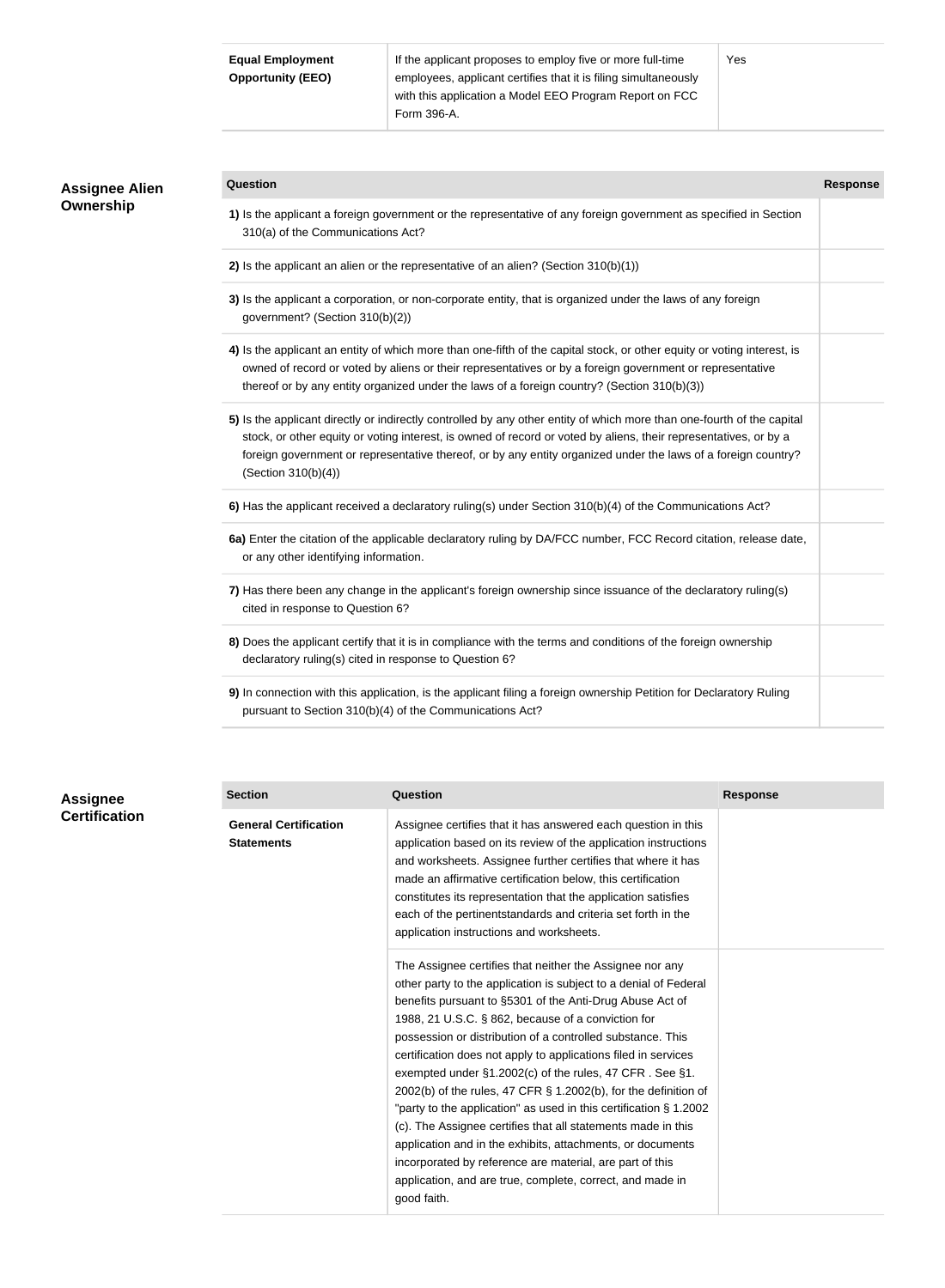| <b>Authorized Party to Sign</b> | <b>FAILURE TO SIGN THIS APPLICATION MAY RESULT IN</b><br><b>DISMISSAL OF THE APPLICATION AND FORFEITURE</b> |                        |
|---------------------------------|-------------------------------------------------------------------------------------------------------------|------------------------|
|                                 | OF ANY FEES PAID                                                                                            |                        |
|                                 | Upon grant of this application, the Authorization Holder may                                                |                        |
|                                 | be subject to certain construction or coverage requirements.                                                |                        |
|                                 | Failure to meet the construction or coverage requirements                                                   |                        |
|                                 | will result in automatic cancellation of the Authorization.                                                 |                        |
|                                 | Consult appropriate FCC regulations to determine the                                                        |                        |
|                                 | construction or coverage requirements that apply to the type                                                |                        |
|                                 | of Authorization requested in this application.                                                             |                        |
|                                 | WILLFUL FALSE STATEMENTS MADE ON THIS FORM                                                                  |                        |
|                                 | OR ANY ATTACHMENTS ARE PUNISHABLE BY FINE AND                                                               |                        |
|                                 | /OR IMPRISONMENT (U.S. Code, Title 18, §1001) AND/OR                                                        |                        |
|                                 | REVOCATION OF ANY STATION AUTHORIZATION (U.S.                                                               |                        |
|                                 | Code, Title 47, §312(a)(1)), AND/OR FORFEITURE (U.S.                                                        |                        |
|                                 | Code, Title 47, §503).                                                                                      |                        |
|                                 | I certify that this application includes all required and                                                   |                        |
|                                 | relevant attachments.                                                                                       |                        |
|                                 | I declare, under penalty of perjury, that I am an authorized                                                | <b>RALPH M. OAKLEY</b> |
|                                 | representative of the above-named applicant for the                                                         | PRESIDENT              |
|                                 | Authorization(s) specified above.                                                                           |                        |
|                                 |                                                                                                             | 07/27/2015             |

| Assignor<br><b>Certification</b> | <b>Section</b>                                    | <b>Question</b>                                                                                                                                                                                                                                                                                                                                                                                                                                                                                                                                                                                                                                                                                                                                                                                                                                            | <b>Response</b> |  |
|----------------------------------|---------------------------------------------------|------------------------------------------------------------------------------------------------------------------------------------------------------------------------------------------------------------------------------------------------------------------------------------------------------------------------------------------------------------------------------------------------------------------------------------------------------------------------------------------------------------------------------------------------------------------------------------------------------------------------------------------------------------------------------------------------------------------------------------------------------------------------------------------------------------------------------------------------------------|-----------------|--|
|                                  | <b>General Certification</b><br><b>Statements</b> | Assignor certifies that it has answered each question in this<br>application based on its review of the application instructions<br>and worksheets. Assignor further certifies that where it has<br>made an affirmative certification below, this certification<br>constitutes its representation that the application satisfies<br>each of the pertinentstandards and criteria set forth in the<br>application instructions and worksheets.                                                                                                                                                                                                                                                                                                                                                                                                               |                 |  |
|                                  |                                                   | The Assignor certifies that neither the Assignor nor any<br>other party to the application is subject to a denial of Federal<br>benefits pursuant to §5301 of the Anti-Drug Abuse Act of<br>1988, 21 U.S.C. § 862, because of a conviction for<br>possession or distribution of a controlled substance. This<br>certification does not apply to applications filed in services<br>exempted under §1.2002(c) of the rules, 47 CFR. See §1.<br>2002(b) of the rules, 47 CFR $\S$ 1.2002(b), for the definition of<br>"party to the application" as used in this certification § 1.2002<br>(c). The Assignor certifies that all statements made in this<br>application and in the exhibits, attachments, or documents<br>incorporated by reference are material, are part of this<br>application, and are true, complete, correct, and made in<br>good faith. |                 |  |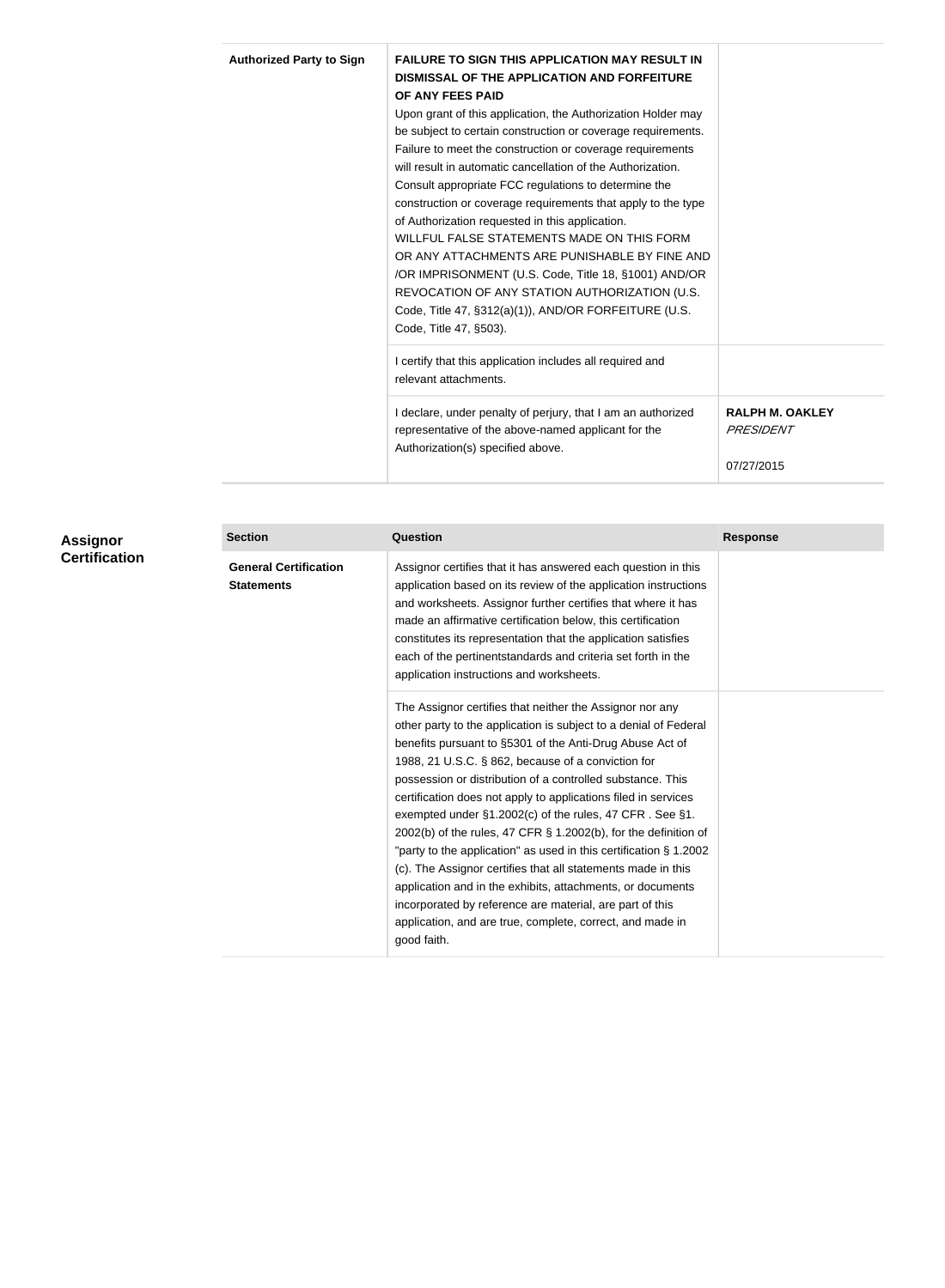| <b>Authorized Party to Sign</b> | <b>FAILURE TO SIGN THIS APPLICATION MAY RESULT IN</b>        |                              |
|---------------------------------|--------------------------------------------------------------|------------------------------|
|                                 | <b>DISMISSAL OF THE APPLICATION AND FORFEITURE</b>           |                              |
|                                 | OF ANY FEES PAID                                             |                              |
|                                 | Upon grant of this application, the Authorization Holder may |                              |
|                                 | be subject to certain construction or coverage requirements. |                              |
|                                 | Failure to meet the construction or coverage requirements    |                              |
|                                 | will result in automatic cancellation of the Authorization.  |                              |
|                                 | Consult appropriate FCC regulations to determine the         |                              |
|                                 | construction or coverage requirements that apply to the type |                              |
|                                 | of Authorization requested in this application.              |                              |
|                                 | WILLFUL FALSE STATEMENTS MADE ON THIS FORM                   |                              |
|                                 | OR ANY ATTACHMENTS ARE PUNISHABLE BY FINE AND                |                              |
|                                 | /OR IMPRISONMENT (U.S. Code, Title 18, §1001) AND/OR         |                              |
|                                 | REVOCATION OF ANY STATION AUTHORIZATION (U.S.                |                              |
|                                 | Code, Title 47, §312(a)(1)), AND/OR FORFEITURE (U.S.         |                              |
|                                 | Code, Title 47, §503).                                       |                              |
|                                 | I certify that this application includes all required and    |                              |
|                                 | relevant attachments.                                        |                              |
|                                 | I declare, under penalty of perjury, that I am an authorized | <b>LAWRENCE I. WILLS</b>     |
|                                 | representative of the above-named applicant for the          | <i><b>VICE PRESIDENT</b></i> |
|                                 | Authorization(s) specified above.                            |                              |
|                                 |                                                              | 07/24/2015                   |

| <b>File Name</b>     | <b>Uploaded</b><br><b>By</b> | <b>Attachment</b><br><b>Type</b> | <b>Description</b>                                           | Upload<br><b>Status</b>                         |
|----------------------|------------------------------|----------------------------------|--------------------------------------------------------------|-------------------------------------------------|
| 1624975 14438931.pdf | Applicant                    | All Purpose                      | <b>Request for Continued Satellite</b><br>Authority for KRII | Done with<br>Virus Scan<br>and/or<br>Conversion |
| 1624975 14438952.pdf | Applicant                    | All Purpose                      | Assignee's Parties to the Application                        | Done with<br>Virus Scan<br>and/or<br>Conversion |
| 1624975 14440862.pdf | Applicant                    | All Purpose                      | <b>Other Authorizations</b>                                  | Done with<br>Virus Scan<br>and/or<br>Conversion |
| 1656468 16895733.pdf | Applicant                    | All Purpose                      | <b>Updated Other Authorizations</b>                          | Done with<br>Virus Scan<br>and/or<br>Conversion |
| 1683850 1312222.txt  | Applicant                    | All Purpose                      | AMENDMENT EXPLANATION                                        | Done with<br>Virus Scan<br>and/or<br>Conversion |
| 1683850 1312223.txt  | Applicant                    | All Purpose                      | AGREEMENTS FOR SALE OF<br><b>STATION</b>                     | Done with<br>Virus Scan<br>and/or<br>Conversion |
| 1683850 1312224.txt  | Applicant                    | All Purpose                      | OTHER AUTHORIZATIONS                                         | Done with<br>Virus Scan<br>and/or<br>Conversion |
|                      |                              |                                  |                                                              |                                                 |

**Attachments**